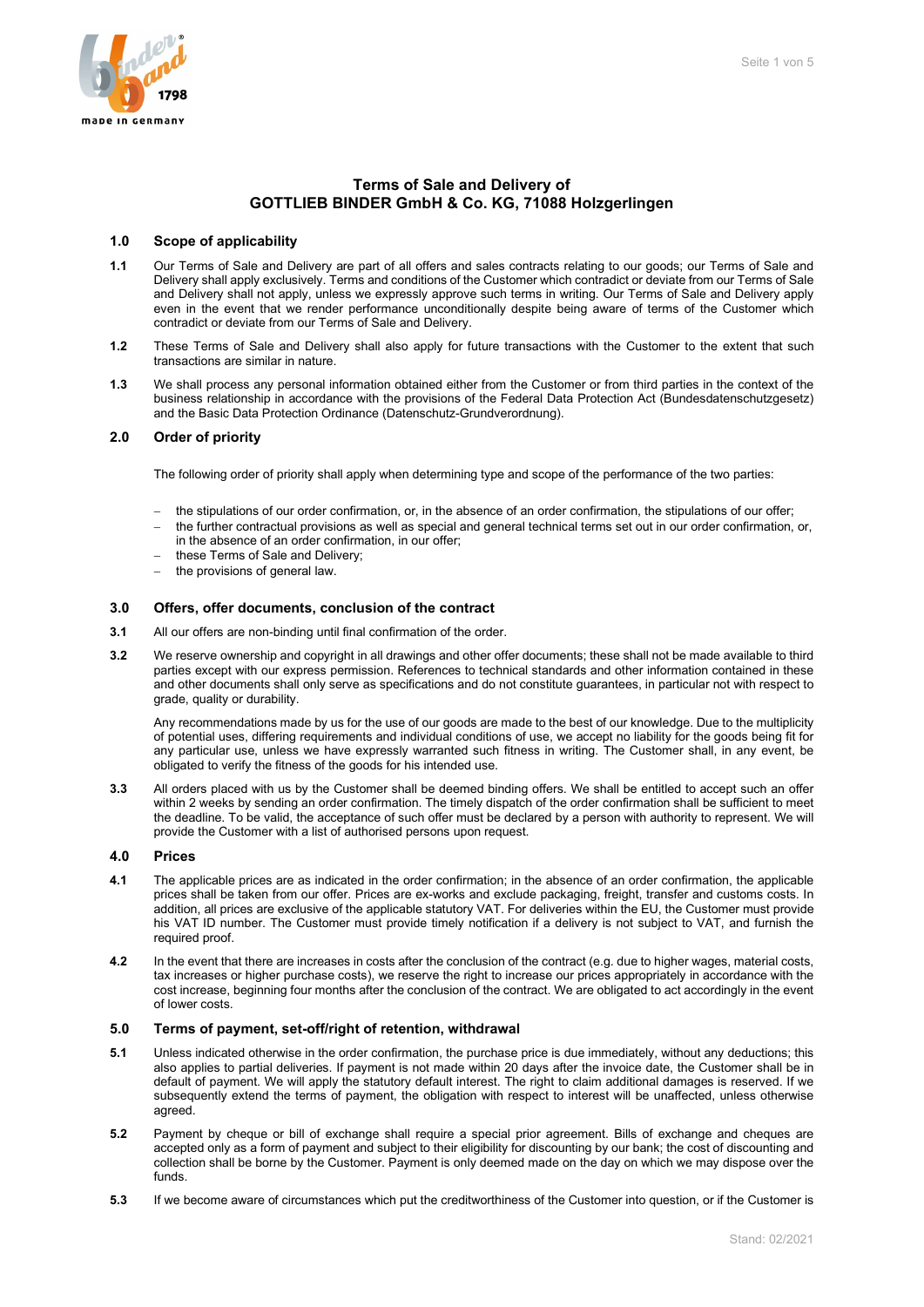

in arrears with payment of the price, we shall be entitled to request that full payment be made in advance, or that security be provided; should such payment or security not be provided within the set time limit, we shall be entitled to withdraw from the contract.

- **5.4** The Customer shall only be entitled to exercise a right of set-off if his counter claims are uncontested, ready for decision, legally enforceable or recognized by us in writing. The Customer shall only be entitled to exercise a right of retention to the extent that his counterclaim arises from the same contractual relationship. Should the delivered goods be defective, the Customer shall only be entitled to exercise a right of retention if such defects are obvious, subject to the withheld amount being proportionate to the defects and the expected costs of the cure.
- **5.5** Should the Customer cancel a placed order without being entitled to do so, we may (without prejudice to the right of asserting higher actual damages) demand an amount equal to 10% of the price agreed in accordance with clause 4.1 for the costs incurred in connection with the processing of the order and for the lost profits. Where the goods or parts thereof have already been produced or customized, our damage shall be equal to the purchase price. In both cases, the Customer shall be entitled to prove that the actual damage was lower.
- **5.6** Until all due claims arising from the entirety of our business relationship have been paid, including any default costs, we shall have a right of retention. We shall not be obligated to render any deliveries until all due claims have been settled, including any default costs.

## **6.0 Delivery, parcel delivery, transfer of risk**

- **6.1** Deliveries are "ex works" pursuant to Incoterms 2010, with the goods being provided at the relevant production facility. The Customer shall be obligated to accept (and inspect without undue delay) the goods at the place where they are provided within 14 days after the notification of such provision is sent; this shall not apply if the Customer is temporarily incapable of accepting the goods and is also able to prove that he is not culpable for this inability.
- **6.2** If the Customer culpably fails to accept the goods within the period set out in clause 6.1, the Customer shall be deemed in default of acceptance. If the Customer is in default of acceptance, and fails to carry out such acceptance after we grant him an additional grace period of 14 days, we shall be entitled to withdraw from the contract. A grace period can be dispensed with if the Customer refuses to accept the goods determinedly or with final effect, or if the Customer is clearly unable to pay the price.
- **6.3** At the request of the Customer, we will send the goods to a destination indicated by the Customer. The Customer shall bear the shipping costs as well as the risk of accidental loss, destruction or deterioration of the goods, even if we carry out the transport. Where goods are shipped, our production facility shall nevertheless remain the place of performance for our delivery obligation.
- **6.4** The Customer shall bear the costs of packaging, if special packaging is agreed. If our agreement with the Customer stipulates the return or exchange of loading devices (pallets etc.) or means of conveyance, the Customer shall be obligated to return the loading devices or means of conveyance to us free of charge within a reasonable time period. If the loading devices or means of transport are not returned without undue delay after a one-time request is made, we shall be entitled to bill the Customer for their value. If rental containers are used, the Customer shall bear the cost of the rent.
- **6.5** Unless agreed otherwise, the goods shipment will not be insured. Where insured shipment is stipulated, the Customer shall cover the cost.
- **6.6** The risk of accidental loss, destruction or deterioration of the goods shall pass to the Customer when the goods are handed over to the Customer, the forwarder or carrier. If the acceptance or dispatch is delayed due to reasons for which the Customer is answerable, the risk is transferred to the Customer as of the time at which the Customer falls into default of acceptance or on the day the goods are ready for dispatch.
- **6.7** Partial deliveries shall be permitted, if
	- − the Customer is able to make use of the partial delivery in accordance with the contractually agreed purpose,
	- the delivery of the remaining goods is assured, and
	- the Customer does not incur significant additional expenditure or costs, unless we agree to bear such cost.

# **7.0 Performance period, incoming supplies, force majeure, default in delivery, withdrawal**

**7.1** Where we indicate time periods and dates of performance, such time periods and dates are deemed agreed upon on an approximate basis only and such indication does not give rise to a duty to render performance by a fixed date (Fixgeschäft).

The period for performance commences with the dispatch of the order confirmation, but not before the timely and proper discharge of the obligations of the Customer prior to performance; this applies, in particular, to any documents, approvals and releases to be furnished by the Customer as well as to any advance payments which have been agreed. The period and dates of performance are met if the purchased goods are handed to the carrier or if notification of the placement of the goods at the disposal of the Customer before the performance period ends.

- **7.2** In the event of changes to the contract which could influence the performance period, the performance period shall be extended accordingly, unless separate agreements have been made in this regard.
- **7.3** Should we, despite proper and compliant provision (i.e. matching the delivery agreed with the Customer in terms of quantity and quality), fail to receive deliveries from our sub-contractors or sub-suppliers correctly and on time, for reasons for which we are not answerable, or should events of force majeure occur (i.e. not culpable obstacles to delivery and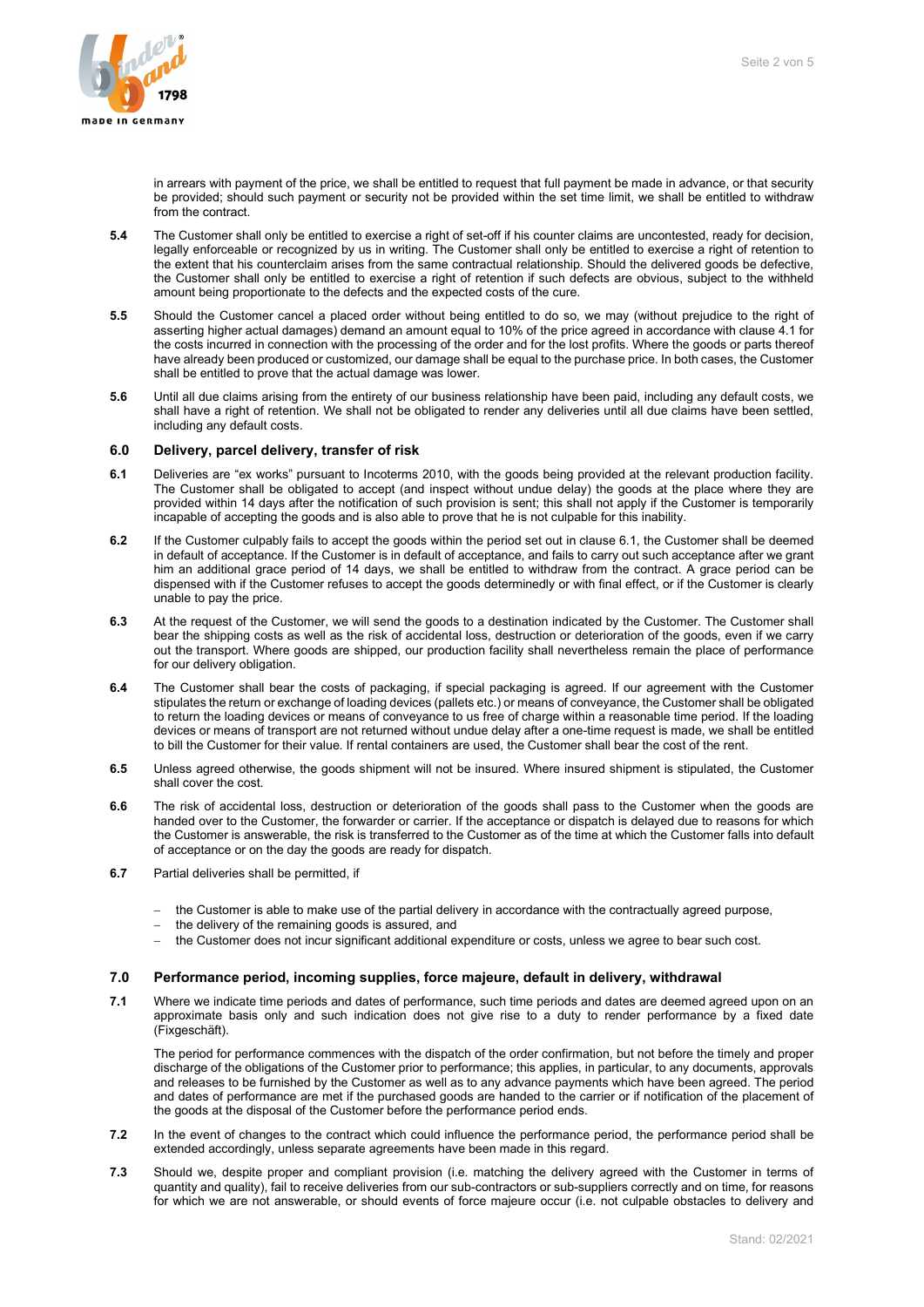

performance lasting for more than 14 calendar days), we shall inform the Customer thereof without undue delay. In such an event, to the extent that we have complied with our abovementioned duty to inform and insofar as we have not assumed the production risk and the obstacle to performance is not temporary in nature, we shall be entitled to postpone performance for the period for which such impediment continues, plus some reasonable recovery time thereafter, or to withdraw from the as-yet unfulfilled part of the contract in whole or in part. Strikes, lock-outs, shortages of raw materials and energy, actions of public authorities, transport difficulties and impediments of operations (e.g. due to fire, water and equipment damage) for which we are objectively not culpable, as well as all other impediments for which we are objectively not culpable, shall be considered as equivalent to force majeure.

Should an agreed period or date for performance be exceeded by more than four weeks due to the aforementioned circumstances, or should, in instances of non-binding dates for performance, upholding the contract objectively be unacceptable for the Customer, the Customer shall be entitled to withdraw from the unfulfilled part of the contract. In such a case, the Customer shall have no further rights, in particular not to damages.

- **7.4** In the event that performance periods or dates are exceeded, we shall only be considered to be in default of delivery after the fruitless expiration of a period of grace set by the Customer in writing (e.g. by letter, email, fax), such grace period to last for no less than 8 working days.
- **7.5** The Customer shall be entitled to damages due to delay in performance and damages or reimbursement of expenses in lieu of performance only in accordance with clause 10 below; this applies even should we be answerable for being in default of delivery.

#### **8.0 Default of acceptance**

If the Customer fails to accept performance or breaches any other contractual duties of cooperation such as inspection, specification, request for delivery, acceptance or shipping instruction, we shall be entitled to claim compensation for any resulting damage or loss, including any additional expenditure. We reserve the right to assert additional claims and to exercise other rights.

#### **9.0 Defects in title and material defects**

We draw attention to the fact that due to its composition, the adhesive applied to the goods remains workable for a period of 6 months after the date of manufacture; this assumes proper storage conditions. This time limitation on the workability constitutes a technical property of the goods and does not constitute a defect.

- **9.1** With regard to agreements about the grade and quality of our performance, unless the order confirmation stipulates otherwise, only our product description shall be deemed agreed. Public statements, praise or advertising on our part however do not represent a contractual description of grade and quality of the goods. Deviations in quality, colour, width, weight or design shall also not be considered a defect, to the extent that they are customary or minor deviations which cannot be avoided for technical reasons.
- **9.2** Claims by the Customer with respect to defects are dependent upon his examining the goods for defects immediately upon receipt (and prior to any incorporation), and notifying us in writing (e.g. by letter, email, fax) of any defects within 14 calendar days of pick-up or delivery. In the case of hidden defects, the applicable time period shall be two weeks from discovery. This shall not affect the statutory duty of inspection and notification of defects applying to businessmen under § 377 German Commercial Code (HGB).
- **9.3** To the extent that the defect in the performance is due to a cause already existing at the time of the transfer of risk, the Customer shall be entitled, at our option, to demand cure by repair of the defect or delivery of a new defect-free item.

Should items other than the defective goods be damaged as a result of the cure, the Customer may only demand compensation for such damage in accordance with clause 10 below.

**9.4** In the event that we refuse to cure, or if two cure attempts fail, or if the cure is not reasonably acceptable to the Customer, or if the specification of a grace period can be dispensed with pursuant to §§ 281 para. 2 German Civil Code (BGB) or 323 para. 2 BGB, the Customer shall be entitled, at his option, to withdraw from the contract or demand an appropriate reduction of the purchase price (Minderung). The Customer shall in all cases be entitled to damages or reimbursement of expenses only in accordance with the following clause 10. The Customer shall be entitled to recourse against us only to the extent that the Customer has not made any agreements with its own customers which exceed the statutory claims for defects. In other regards, the statutory provisions relating to supplier recourse shall remain unaffected (§ 445 a para.1, 3 BGB)

### **10.0 Damages and claims for reimbursement of expense**

- **10.1** Unless the preceding provisions stipulate otherwise, and subject to clause 10.2 below, the Customer shall have no claim whatever to damages or expenses, regardless of the legal basis of such claims; this shall apply, in particular, to claims for damages due to breach of obligations arising from contract negotiations, initiation of a contract and similar business contacts, other breaches of duties and tortious claims due to property damage pursuant to § 823 BGB and claims of the Customer for reimbursement of expenses in lieu of performance.
- **10.2** The liability restriction pursuant to clause 10.1 above shall not apply
	- a) to the extent that damage or loss is caused by gross negligence or intent on our part or on the part of our representatives or agents employed by us in the performance of our obligations, subject to the proviso that in the event of gross negligence, damages shall be limited to the foreseeable damage typical for such contracts.
	- b) in the event of culpable breaches of cardinal contractual duties, with the proviso that in such cases damages shall be limited to the damage typical for such contracts and foreseeable at the time of the conclusion of the contract. Cardinal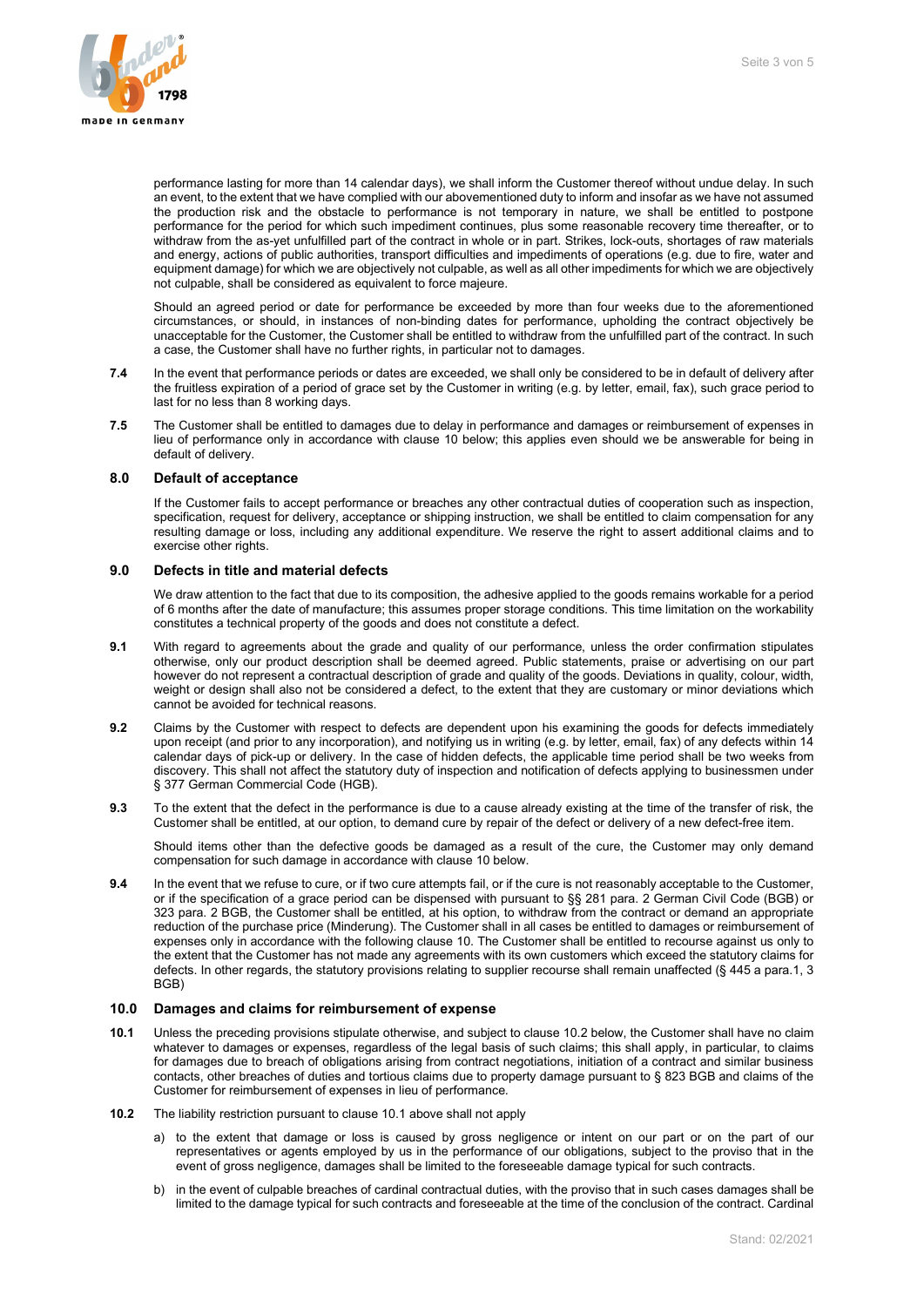

contractual duties are obligations protecting legal positions of the Customer which are essential to the contract and of which it was the specific purpose of the contract to provide to the Customer. Cardinal obligations also include obligations the fulfilment of which enables proper implementation of the contract in the first place and the observance of which the Customer may rely on.

- c) in cases of statutory liability under the German Product Liability Act (Produkthaftungsgesetz);
- d) in cases of damage or loss resulting from injury to life, limb or health, or
- e) in cases of delays, if a fixed time was specified for delivery or performance;
- f) if a defect is fraudulently omitted, by assumption of a production risk within the meaning of § 276 BGB or if (by way of exception) we give a written guarantee with respect to characteristics or durability within the meaning of § 443 BGB.
- g) in other instances where mandatory statutory liability applies.

The above provisions shall not be construed to contain a reversal of the burden of proof.

- **10.3** Claims for reimbursement of the Customer's expenses are limited to the value of the interest the Customer has in the fulfilment of the contract.
- **10.4** To the extent that our liability is excluded or limited, the same shall apply to the individual personal liability of our employees, representatives and agents employed in the performance of our obligations under the contract.

#### **11.0 Limitation by lapse of time**

**11.1** Claims for defects lapse 12 months after the transfer of risk. The statutory period of limitation for claims relating to supplier recourse pursuant to § 445 a para. 1, 3 BGB shall remain unaffected.

Should we attempt a cure as a gesture of good will, the limitation period shall not recommence. Where the Customer has a right to demand cure, our implementation of such cure through subsequent improvement or replacement shall constitute acknowledgement of such claim pursuant to § 212 para. 1 no. 1 BGB only with regard to such defects as were the subject of the Customer's request for cure, or caused by a deficient attempt at cure; otherwise, the limitation period with respect to the original performance shall continue without interruption.

- **11.2** Other claims for damages of the Customer arising from or in connection with our performance lapse 12 months after the Customer learns of the damage or loss and the identity of the damaging party, or fails to do so as a result of gross negligence; in any event, such claims lapse 5 years after they arise, regardless of knowledge thereof or due to gross negligence.
- **11.3** In cases covered by clause 10.2, the statutory periods of limitation shall apply to any claims for damages or reimbursement of expenses.

#### **12.0 Retention of title**

**12.1** The goods shall remain our property until all claims arising from our business relationship with the Customer are paid (reserved goods), even if payments are made with regard to specific claims. Where individual claims are added to a current account or netted or accepted, this shall not affect the retention of title. Payment shall be effected only when we receive such amount or such amount is credited.

If we establish a liability under a bill of exchange in relation to the payment by the Customer, the retention of title shall not end before the Customer as the drawee pays the bill.

- **12.2** If the reserved goods are processed by the Customer into a new movable thing, such processing shall always be carried out for our benefit, without giving rise to any obligations on our part; the new thing shall become our property. If the reserved goods are processed with other goods which do not belong to us, we shall acquire co-ownership in the new thing, the size of our share being determined by the ratio of the value of the reserved goods (invoice total including VAT) to the other processed goods at the time of the processing. If reserved goods are combined, intermixed or mingled pursuant to §§ 947, 948 BGB with goods not owned by us, we shall acquire co-ownership in accordance with the law. Should the Customer acquire sole ownership due to combination, intermixture or mingling, he hereby already grants us co-ownership in accordance with the relationship of reserved goods (invoice total incl. VAT) to the other goods at the time of the combination, intermixture or mingling. The Customer shall in these cases store, free of charge, such things which are our property or co-owned by us and which are deemed reserved goods within the meaning of the above provisions.
- **12.3** If the Customer sells the reserved goods alone or together with other goods not owned by us, the Customer hereby already assigns to us all claims (including all ancillary rights) arising from the reselling, in the amount of the value of the reserved goods; our rights shall have priority to the rights of others; we hereby accept such assignment. The value of the reserved goods is the invoice total of our claim (including VAT) plus a safety margin of 10 per cent, which however shall only apply to the extent that it does not collide with the rights of third parties. If we are co-owners of the resold reserved goods, the assignment of the claims shall also cover the amount corresponding to the value of our co-owner interest.
- **12.4** The Customer is entitled to sell or process the reserved goods only in the ordinary course of business and only subject to the proviso, that the claims within the meaning of clause 12.3 are, in fact, transferred to us. The Customer shall not be entitled to any other dispositions with regard to the reserved goods and he shall in particular not pledge or assign the reserved goods as security.
- **12.5** The Customer shall remain authorised to collect the claims assigned in accordance with the preceding clause 12.3 until we withdraw such authorisation; this shall not affect our right to collect such assigned claims ourselves. We shall not make use of our right to collect such debts or to withdraw such authorisation as long as the Customer renders the payments